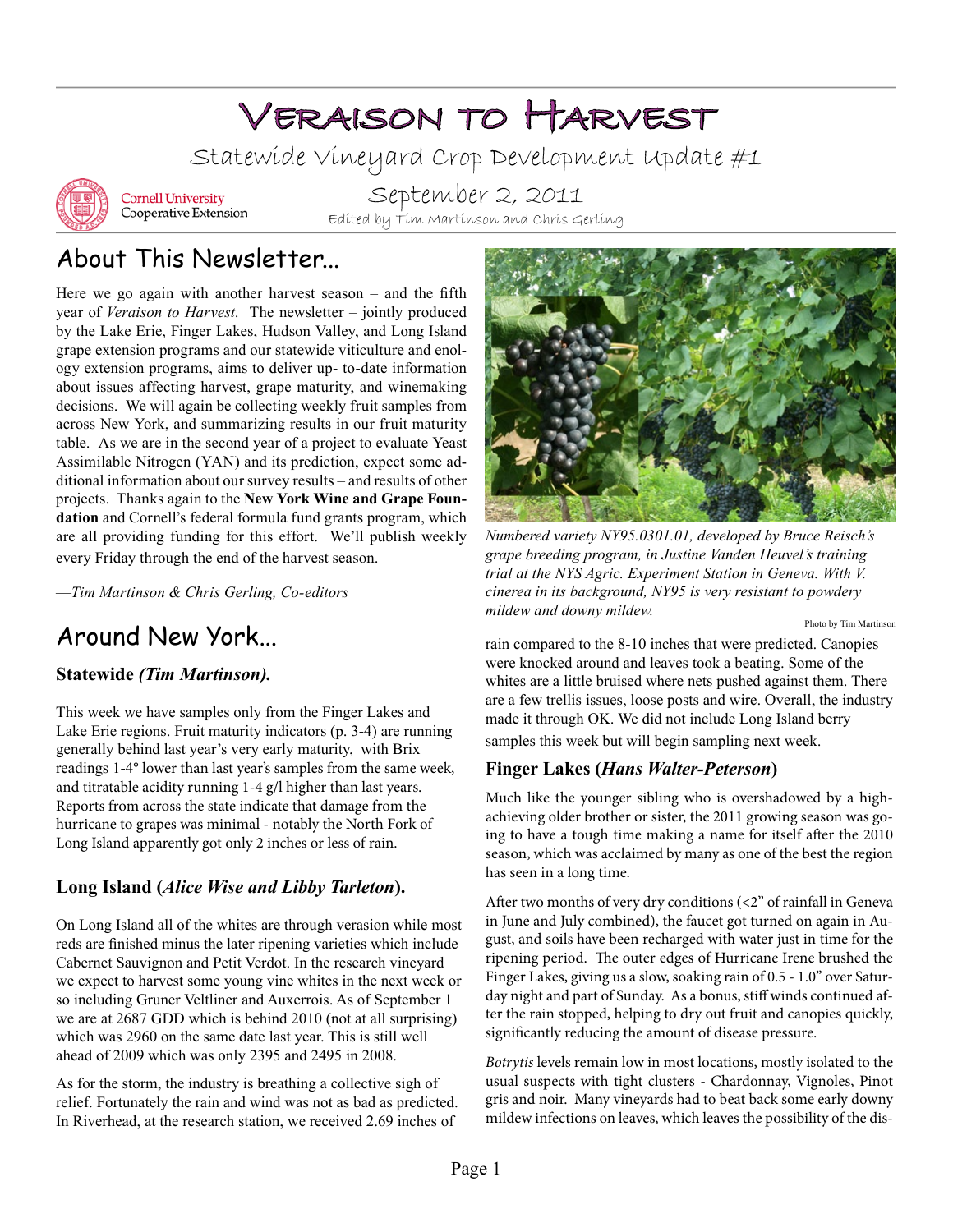ease reemerging when conditions are favorable (as in now) if control wasn't great early on.

Fruit set in most vineyards was average to above average this year, so it is possible that we will see slightly higher yields than normal this year, but time will tell. The combination of dry conditions during cell division and higher numbers of berries/cluster is resulting in smaller berry weights in almost all of our samples, according to this year's data when compared to 2010. Brix levels are lagging behind last year to some extent, but not drastically.

Some early table grape varieties were harvested a couple of weeks ago, but the beginning push of harvest came last Tuesday, August 23, when Constellation started processing Aurore, Cayuga White and some early Baco. Marechal Foch and Leon Millot have also been picked in a few vineyards as well. It is likely that we will see some Chardonnay and Pinot noir picked for sparkling wine production late this week or next.

Maybe this little brother got some game after all...

#### **Hudson Valley (***Steven McKay & Steve Hoying)***.**

Vines in the Hudson Valley have generally received sufficient moisture during the month of August to avoid water stress. As a result, last weekend's tropical storm Irene did not cause problems with fruit cracking.

There was less damage than expected, and excessive rainfall and flooding were more of a problem than high winds. Growers have been fighting Botrytis with sprays, and there have been some reports of Botrytis damage, especially where birds have been feeding on fruit. Some sour rot has also been reported. Downey mildew has been a challenge for a few growers. Bird pressure, especially starlings and turkeys, has been high in all vineyards reporting, and more bird netting is being installed this year to work with this problem. The crop is ripening well in spite of the wet season as sugars rise slowly and seed development has been progressing well. Ulster County is expecting to harvest Seyval in about a week to ten days.

### **Lake Erie (***Jodi Creasap Gee).*

After a wet start that was followed by a dry spell, most of the vineyards in the Lake Erie Region are in good shape for a nice crop this year. Cold sensitive varieties exhibited symptoms of cold injury from the mid-winter drop to -14°F. Cold hardy varieties, though, are in good shape and are carrying average to slightly-above-average crops this season. After a nearlyperfect 2010 growing season with a small crop, many LE growers have good-sized crops to make up for 2010's losses. Although powdery mildew is just starting to appear on new leaves, and the occasional downy mildew spot can be found from time to time, most fungal diseases are under control so far. The exception, of course, being phomopsis, which can be found in nearly every vineyard this season, thanks to the wet May that made spraying difficult. In 2011, timing meant everything when it came to fungicide sprays, and it shows very clearly in many vineyards.

Luckily, Hurricane Irene merely caused a few clouds to appear over the region, and we received no extra rain. Harvest is in process for many of the hybrid varieties, and the juice processors are gearing up to start their harvest. National Grape will start bringing in the Niagara crop in mid-September, followed by the Concord crop, mid-season of which will parallel the late Niagara harvest.

So far, we are feeling optimistic for a great crop – clean and decent-sized – and a great harvest.

### Lake Erie Concord Ripening Profile

#### *Terry Bates*

#### *Cornell Lake Erie Research and Extension Laboratory*

Concord juice soluble solids are progressing well this season because of the favorable weather conditions and adequate vine water status. In 2011, a trial was initiated in the Lake Erie Region to investigate the effect of crop load and location on Concord fruit development. Nine vineyard sites were selected across the length of the production region with three sites along the Lake Erie shoreline (Lake zone), three along the gravel bench on route 20 (Bench zone), and three along the escarpment with elevations above 900 feet (Escarpment zone). This season, there has been a clear separation between the three zones with Bench zone vineyards having the highest juice soluble solids and Lake zone vineyards having the lowest juice soluble solids. .

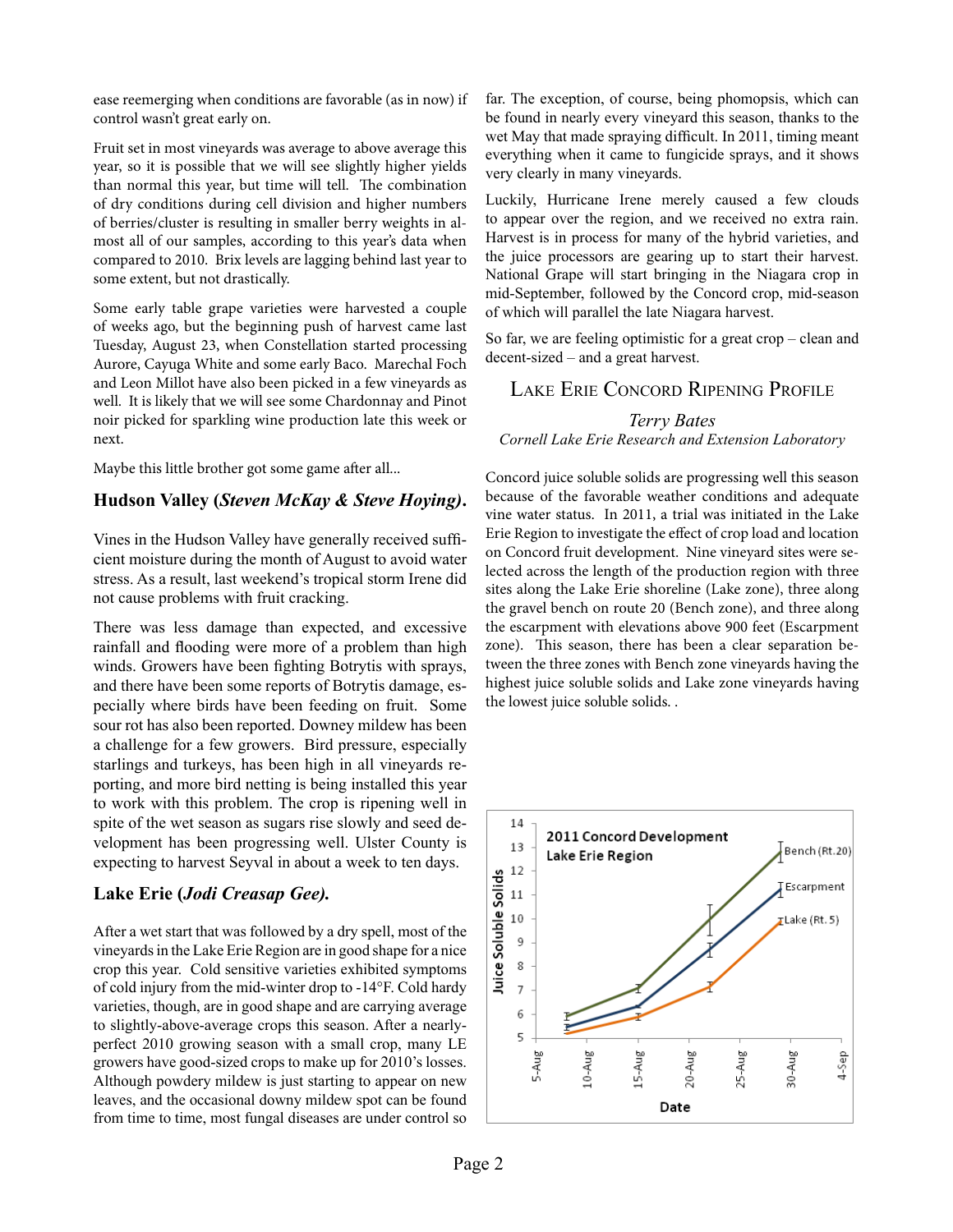# FRUIT MATURATION REPORT - 9/2/2011

Samples reported here were collected on **Monday and Tuesday, August 29 and 30, 2010.** This week we have samples **only from the Finger Lakes and Lake Erie**. Next week we'll add samples from the Hudson Valley and Long Island. Where appropriate, sample data from 2009, averaged over all sites is included. Tables from 2010 are archived at www.cals.cornell.edu/cals/grapesandwine/veraisonto-harvest/2009.cfm

We are again reporting berry weight, brix, titratable acidity and pH, and yeast assimilable nitrogen (YAN), as part of a joint project with Anna Katharine Mansfield and Lailiang Cheng. Graduate student Mark Nisbit is running the YAN assays as part of his Ph D project, and other students from the Enology lab are running samples (details in later issue) . - TEM **Cabernet Franc**

| <b>Region</b>                     | <b>Harvest Date</b> | <b>Description</b> | <b>Ber. Wt. g.</b> | % Brix       | pH           | TA g/L       | YAN (ppm)        |                  |
|-----------------------------------|---------------------|--------------------|--------------------|--------------|--------------|--------------|------------------|------------------|
| FL                                | 8/29/2011           | W Cayuga           | 1.13               | 14.5         | 2.88         | 12.3         | 29.2             |                  |
| LE                                | 8/29/2011           | Portland           | 1.57               | 11.8         | 2.69         | 23.3         | 168.2            |                  |
|                                   |                     | Average            | 1.35               | 13.2         | 2.79         | 17.8         | 98.7             |                  |
| <b>Prev Sample</b><br>'10 Average |                     |                    | 1.45               | 17.0         | 3.41         | 10.2         | 80               |                  |
| Catawba                           |                     |                    |                    |              |              |              |                  |                  |
| <b>Region</b>                     | <b>Harvest Date</b> | <b>Description</b> | Ber. Wt. g.        | % Brix       |              | TA g/L<br>pH |                  | YAN (ppm)        |
| <b>FL</b><br><b>Prev Sample</b>   | 8/29/2011           | W Cayuga           | 2.52               | 12.6         |              | 2.58<br>27.8 |                  | 116.3            |
| '10 Sample                        | 8/30/2010           | W Cayuga           | 2.11               | 12.0         |              | 3.13         | 18.1             | 196              |
| <b>Cayuga White</b>               |                     |                    |                    |              |              |              |                  |                  |
| <b>Region</b>                     | <b>Harvest Date</b> | <b>Description</b> | Ber. Wt. g.        | % Brix       | pH           | TA g/L       | <b>YAN (ppm)</b> |                  |
| <b>FL</b>                         | 8/29/2011           | W Keuka            | 2.46               | 13.5         | 2.81         | 14.4         | 146.6            |                  |
| <b>FL</b>                         | 8/30/2011           | W Cayuga           | 1.98               | 15.1         | 2.93         | 9.9          | 157.2            |                  |
| Average<br>'10 Sample             | 8/30/2011           |                    | 2.22<br>2.91       | 14.3<br>15.4 | 2.87<br>3.01 | 12.2<br>18.4 | 151.9<br>196.0   |                  |
| Chardonnay                        |                     |                    |                    |              |              |              |                  |                  |
| <b>Region</b>                     | <b>Harvest Date</b> | <b>Description</b> | Ber. Wt. g.        | % Brix       | pH           | TA g/L       | <b>YAN (ppm)</b> |                  |
| <b>FL</b>                         | 8/29/2011           | W Seneca           | 0.96               | 16.0         | 3.01         | 8.8          | 75.0             |                  |
| <b>FL</b>                         | 8/292011            | W Cayuga           | 1.31               | 16.4         | 3.01         | 10.6         | 190.9            |                  |
| Average                           |                     |                    | 1.35               | 16.2         | 3.01         | 9.7          | 98.7             |                  |
| <b>Prev Sample</b>                |                     |                    |                    |              |              |              |                  |                  |
| '10 Average                       | 8/30/2010           |                    | 1.46               | 18.1         | 3.52         | 9.6          | 235              |                  |
| <b>Concord</b>                    |                     |                    |                    |              |              |              |                  |                  |
| <b>Region</b>                     | <b>Harvest Date</b> | <b>Description</b> | Ber. Wt. g.        |              | % Brix       | pH           | TA g/L           | <b>YAN (ppm)</b> |
| Lake Erie                         | 8/30/2011           | Portland           | 2.99               |              | 12.1         | 2.85         | 17.0             | 222.3            |
| <b>Prev Sample</b><br>'10 Sample  | 8/30/2010           |                    | 3.05               |              | 11.9         | 3.31         | 10.3             | 116              |
| Lemberger                         |                     |                    |                    |              |              |              |                  |                  |
| <b>Region</b>                     | <b>Harvest Date</b> | <b>Description</b> | Ber. Wt. g.        |              | % Brix       | pH           | TA g/L           | <b>YAN (ppm)</b> |
| <b>Finger Lakes</b>               | 8/29/2011           | E Keuka            | 1.30               |              | 19.2         | 2.86         | 11.1             | 12.3             |
| <b>Finger Lakes</b>               | 8/29/2011           | W Seneca           | 1.38               |              | 17.9         | 2.99         | 8.5              | 223.1            |
| Average                           |                     |                    | 1.35               |              | 18.6         | 2.93         | 9.8              | 98.7             |
| '10 Sample<br><b>Niagara</b>      | 8/30/2010           | <b>W</b> Seneca    | 1.89               |              | 19.8         | 3.29         | 10.4             | 67               |
| <b>Region</b>                     | <b>Harvest Date</b> | <b>Description</b> | Ber. Wt. g.        |              | % Brix       | pH           | TA g/L           | <b>YAN (ppm)</b> |
|                                   |                     |                    |                    |              |              |              |                  |                  |
| Lake Erie<br><b>Prev Sample</b>   | 8/30/2011           | Portland           |                    | $3.61$ 12.7  |              |              | 2.88 12.1 150.3  |                  |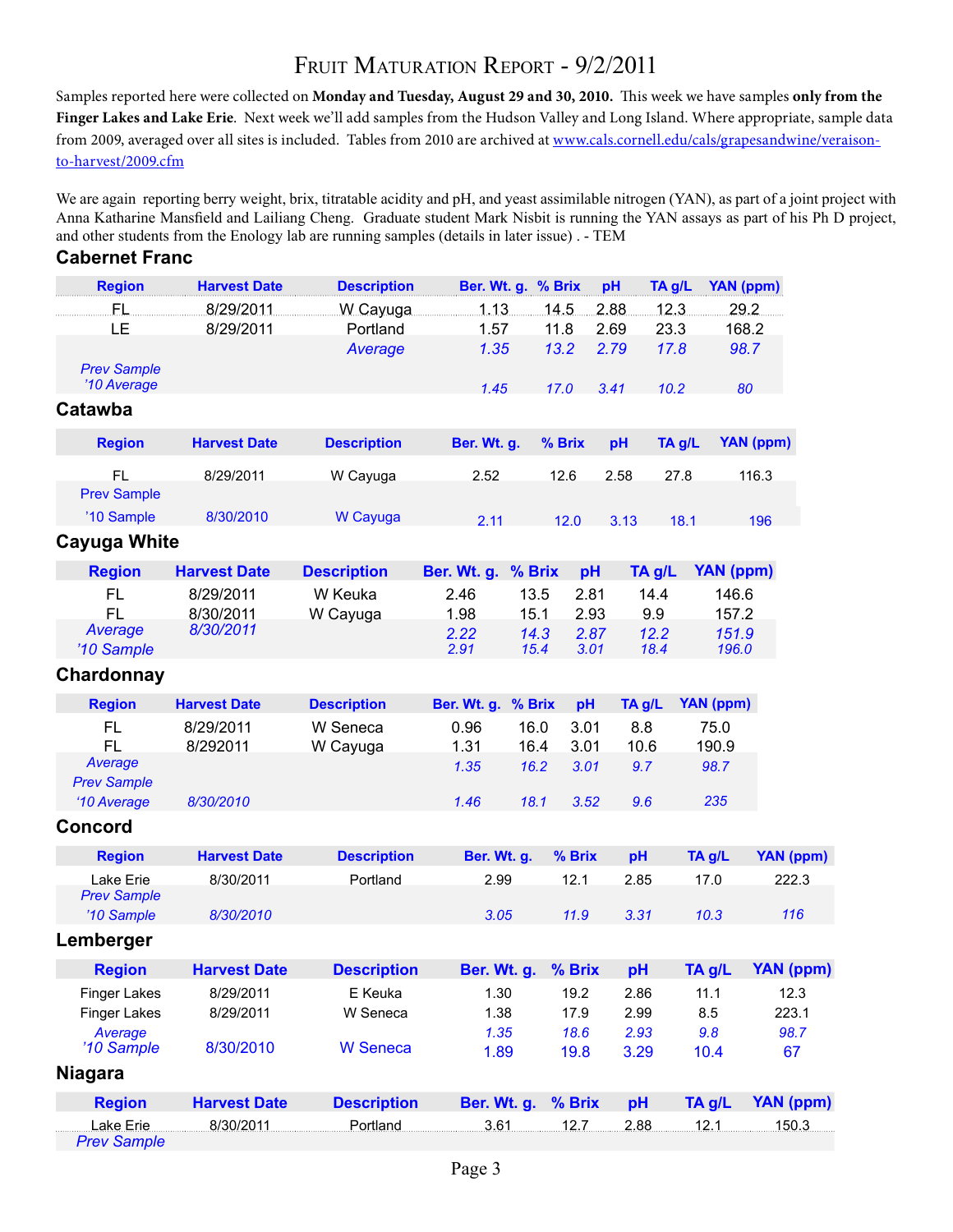## **Noiret**

| <b>Region</b>                      | <b>Harvest Date</b> | <b>Description</b> | Ber. Wt. g. % Brix |      | pH   | $TA$ g/L | YAN (ppm)        |
|------------------------------------|---------------------|--------------------|--------------------|------|------|----------|------------------|
| Lake Erie<br><b>Prev Sample</b>    | 8/30/2011           | Ripley             | 1.63               | 15.9 | 2.86 | 12.6     | 215.5            |
| '10 Average                        | 8/30/2010           |                    | 1.65               | 18.2 | 3.45 | 11.6     | 162              |
| <b>Pinot Noir</b>                  |                     |                    |                    |      |      |          |                  |
| <b>Region</b>                      | <b>Harvest Date</b> | <b>Description</b> | Ber. Wt. g. % Brix |      | pH   | $TA$ g/L | <b>YAN (ppm)</b> |
| Finger Lakes<br><b>Prev Sample</b> | 8/29/2011           | E Seneca           | 1.11               | 15.4 | 2.98 | 10.2     | 56.4             |
| '10 Average                        | 8/30/2010           |                    | 1.36               | 19.7 | 3.54 | 9.5      | 167.2            |

# **Riesling**

| <b>Region</b>                      | <b>Harvest Date</b> | <b>Description</b>      | Ber. Wt.<br>g. | % Brix | pH   | TA g/L | <b>YAN</b> (ppm) |
|------------------------------------|---------------------|-------------------------|----------------|--------|------|--------|------------------|
| <b>Finger Lakes</b>                | 8/29/2011           | E Seneca                | 1.11           | 15.4   | 2.98 | 10.2   | 56.4             |
| <b>Finger Lakes</b>                | 8/29/2011           | E Seneca                | 1.14           | 13.5   | 2.69 | 18.6   | 25.0             |
| <b>Finger Lakes</b>                | 8/29/2011           | E Seneca                | 0.98           | 13.8   | 2.69 | 18.1   | 112.9            |
| <b>Finger Lakes</b>                | 8/29/2011           | W Seneca - LR/ST        | 1.12           | 14.5   | 2.73 | 16.9   | 31.2             |
| <b>Finger Lakes</b>                | 8/29/2011           | W Seneca - NLR/NST      | 0.98           | 14.5   | 2.70 | 18.8   | 39.1             |
| <b>Finger Lakes</b>                | 8/29/2011           | E Seneca-shoot thin     | 1.34           | 15.1   | 2.78 | 15.0   | 51.2             |
| Finger Lakes                       | 8/29/2011           | E Seneca - no thin      | .1.26.         | .13.1  | 2.74 | 15.7   | 65.2             |
| Finger Lakes                       |                     |                         | 1.30           | 13.9   | 2.76 | 17.2   | 153.9            |
| Lake Erie                          |                     | 8/30/2011    Fredonia   | 1.53           | 11.7.  | 2.76 | 20.4   | 274.3            |
| Average<br><b>Prev Sample</b>      |                     |                         | 1.19           | 13.9   | 2.76 | 16.8   | 89.9             |
| '10 Average                        | 8/30/2010           |                         | 1.38           | 16.2   | 3.22 | 14.8   | 96               |
| <b>Seyval Blanc</b>                |                     |                         |                |        |      |        |                  |
| <b>Region</b>                      | <b>Harvest Date</b> | <b>Description</b>      | Ber. Wt. g.    | % Brix | pH   | TA g/L | <b>YAN</b> (ppm) |
| Finger Lakes<br><b>Prev Sample</b> | 8/29/2011           | W Cayuga 2008 1.56 1.56 |                |        | 2.97 | .10.0. | 96.1             |
| '10 Average                        | 8/30/2010           |                         | 1.64           | 18.3   | 3.46 | 9.3    | 170              |
| <b>Traminette</b>                  |                     |                         |                |        |      |        |                  |
| <b>Region</b>                      | <b>Harvest Date</b> | <b>Description</b>      | Ber. Wt. g.    | % Brix | pH   | TA g/L | <b>YAN (ppm)</b> |
| <b>Finger Lakes</b>                | 8/29/2011           | W Keuka                 | 1.10           | 13.7   | 2.68 | 17.7   | 75.8             |
| <b>Finger Lakes</b>                | 8/29/2011           | W Seneca                | 1.40           | 12.0   | 2.58 | 19.8   | 242.0            |
| Lake Erie                          | 8/30/2011           | Fredonia                | 2.04           | 15.2   | 2.79 | 17.6   | 126.6            |
| Average<br><b>Prev Sample</b>      |                     | Average                 | 1.51           | 13.6   | 2.68 | 18.4   | 148.1            |
| '10 Average                        | 8/30/2010           |                         | 1.61           | 17.0   | 3.27 | 14.2   | 113              |
| <b>Vignoles</b>                    |                     |                         |                |        |      |        |                  |
| <b>Region</b>                      | <b>Harvest Date</b> | <b>Description</b>      | Ber. Wt. g.    | % Brix | pH   | TA g/L | <b>YAN (ppm)</b> |
| <b>Finger Lakes</b>                | 8/29/2011           | W Keuka-VSP, Shoot thin | 1.38           | 18.9   | 2.98 | 14.2   | 178.1            |
| <b>Finger Lakes</b>                | 8/29/2011           | W keuka-VSP, No Thin    | 1.24           | 17.3   | 2.90 | 13.6   | 157.7            |
| <b>Finger Lakes</b>                | 8/29/2011           | W keuka-high wire ST    | 1.28           | 18.5   | 2.93 | 13.8   | 166.9            |
| <b>Finger Lakes</b>                | 8/29/2011           | W keuka-high wire NST   | 1.20           | 17.1   | 2.85 | 16.2   | 146.5            |
|                                    |                     |                         |                |        |      |        |                  |
| Average<br><b>Prev Sample</b>      |                     |                         | 1.32           | 18.0   | 2.92 | 14.5   | 162.3            |